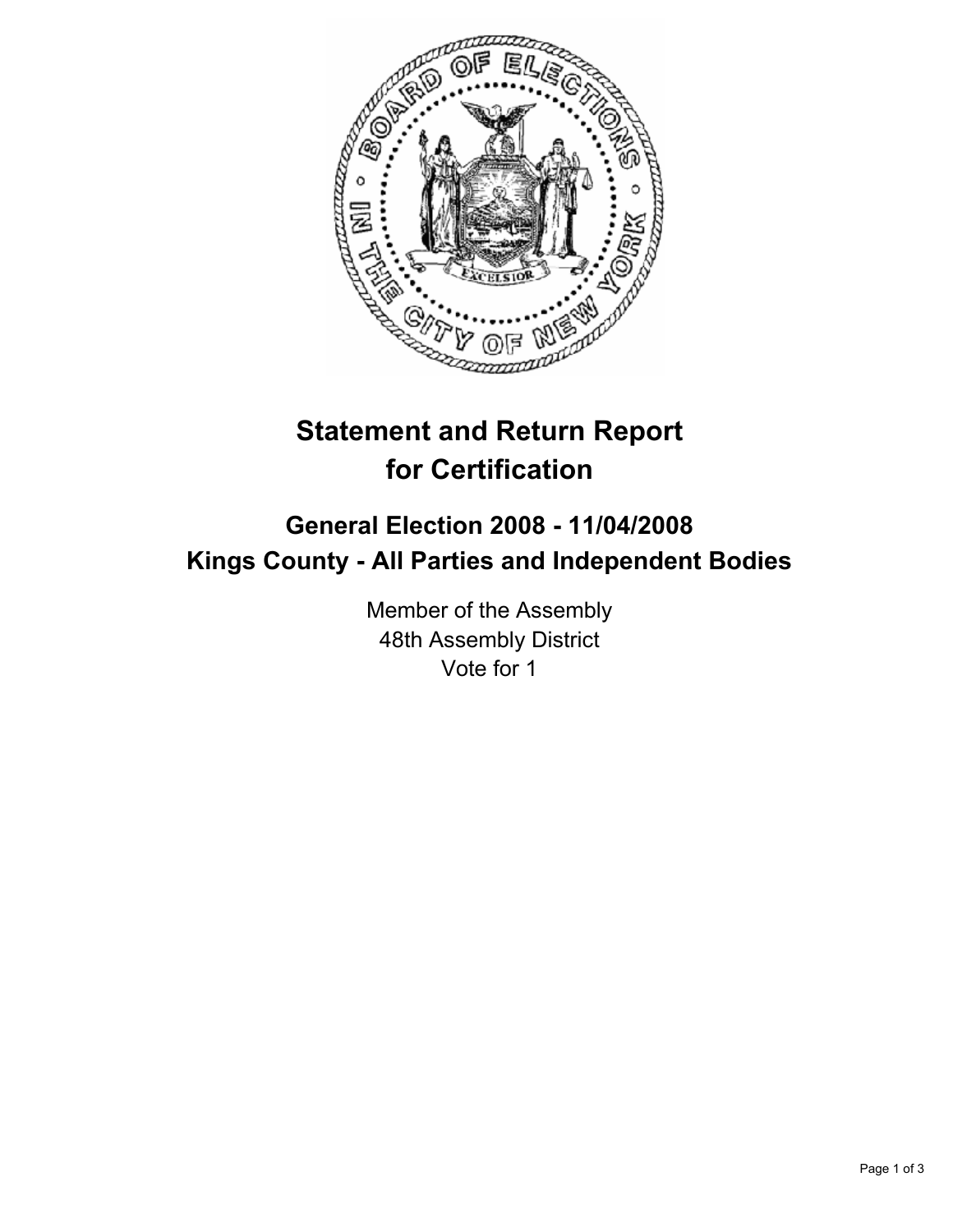

### **Assembly District 48**

| <b>PUBLIC COUNTER</b>          | 25,156 |
|--------------------------------|--------|
| <b>EMERGENCY</b>               | 15     |
| ABSENTEE/MILITARY              | 587    |
| <b>AFFIDAVIT</b>               | 705    |
| <b>Total Ballots</b>           | 26,971 |
| DOV HIKIND (DEMOCRATIC)        | 8,397  |
| DOV HIKIND (REPUBLICAN)        | 10,521 |
| HERBERT F RYAN (CONSERVATIVE)  | 1,139  |
| AMANDA CARROLL (WRITE-IN)      |        |
| KEVIN P. CARROLL (WRITE-IN)    |        |
| ROBERT ROTH (WRITE-IN)         |        |
| SIMCHA FELDER (WRITE-IN)       |        |
| TANELA HYPE-SPENCER (WRITE-IN) |        |
| <b>Total Votes</b>             | 20,062 |
| Unrecorded                     | 6,909  |